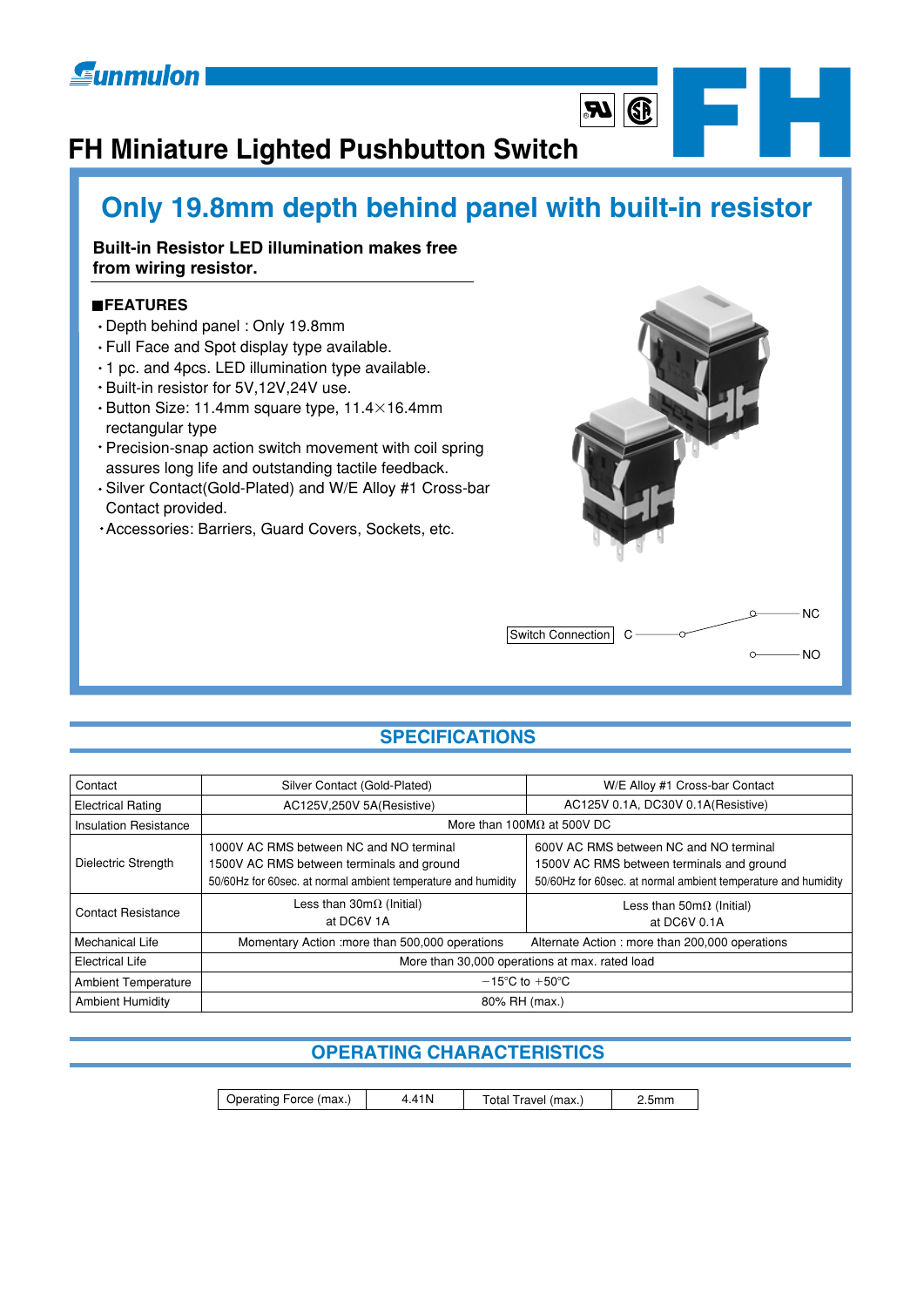

Tolerance :  $\pm$ 0.4mm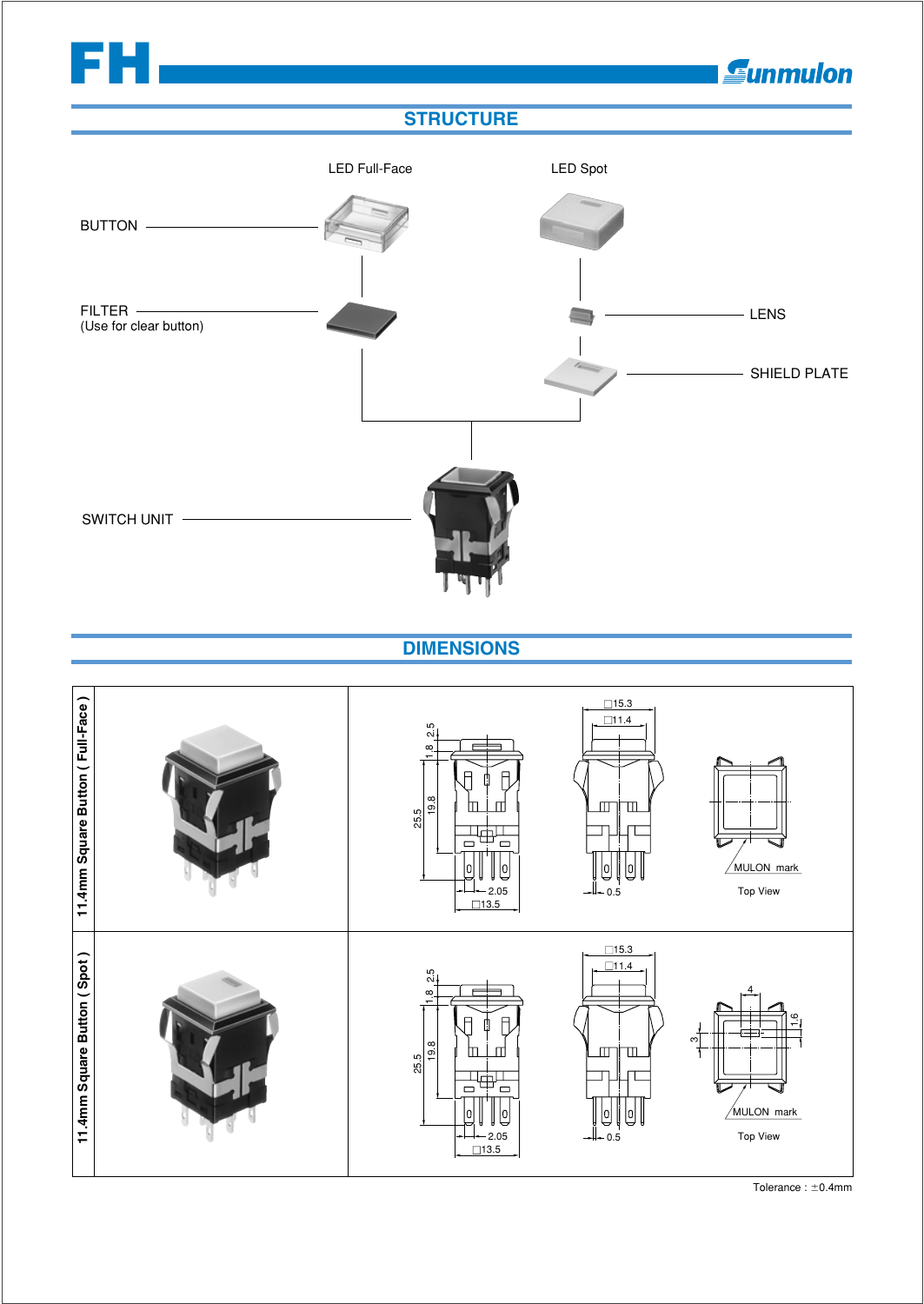## **Sunmulon**



## **DIMENSIONS**



## **INTERNAL CONNECTION ARRANGEMENTS**





## **TERMINALS**

### **O TERMINALS LAYOUT (Square, Rectangular)**



## **OTERMINALS DIMENSIONS**<br>(BOTTOM VIEW)

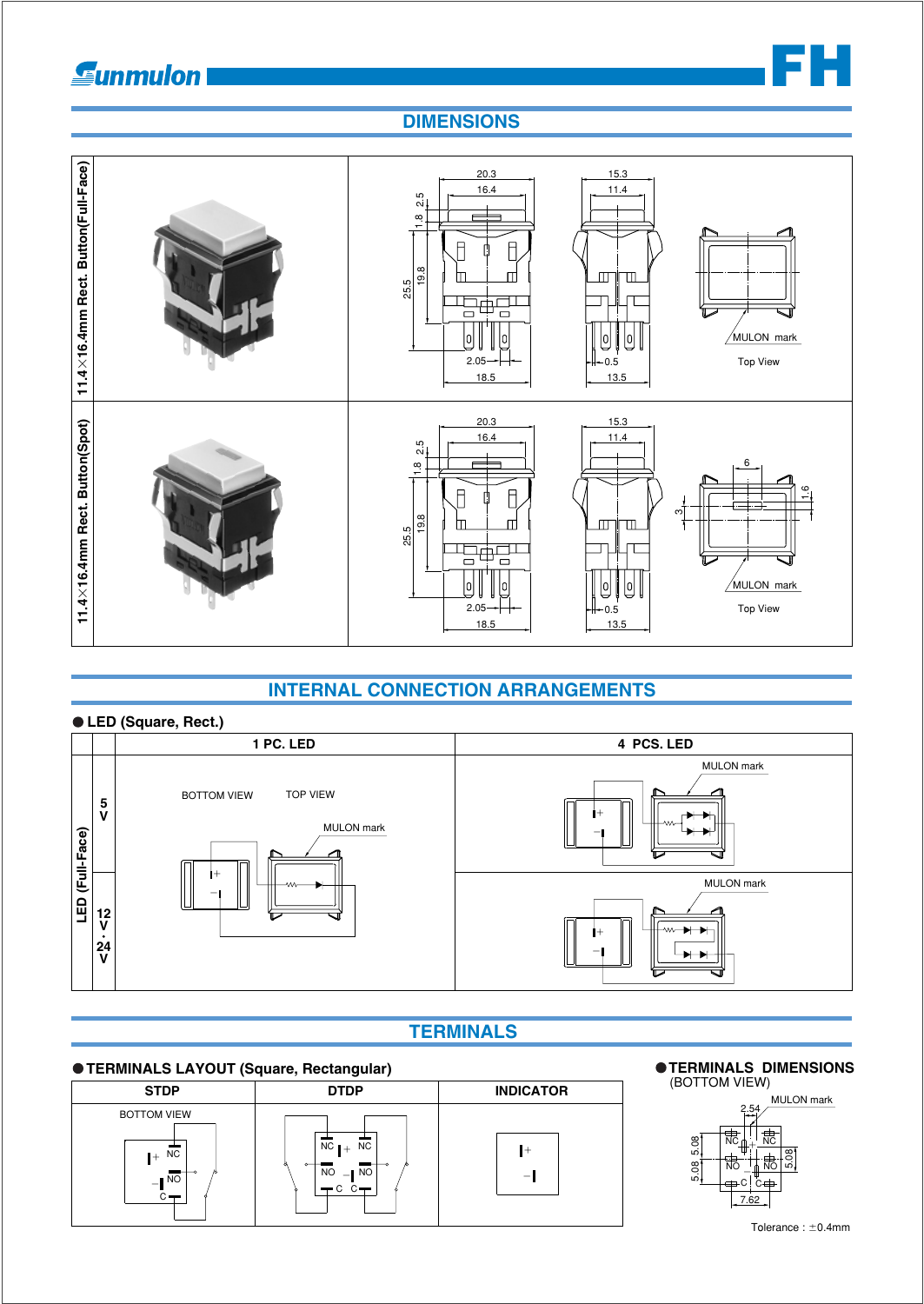# **FH**

## **TERMINAL SHAPE**

### **TERMINAL SHAPE PCB HOLE DIMENSIONS**



Soldering Terminal **PCB Terminal** 





## **LED RATINGS**

### **LED RATINGS**

|                                       | 4 PCS. LED            |       |                        |       | 1 PCS. LED   |       |
|---------------------------------------|-----------------------|-------|------------------------|-------|--------------|-------|
| <b>ITEM</b>                           | DC5V(SERIES PARALLEL) |       | DC12, 24V (ALL SERIES) |       | DC5, 12, 24V |       |
|                                       | Red, Yellow           | Green | Red, Yellow            | Green | Red, Yellow  | Green |
| Max. operating current IFM (mA)       | 40                    | 40    | 20                     | 20    | 30           | 30    |
| DC reverse voltage VR (V)             | 10                    | 10    | 20                     | 20    | 10           | 10    |
| Forward voltage VF (V)                | 4.2                   | 4.2   | 8.4                    | 8.4   |              |       |
| Recommended operating current IF (mA) |                       | 25    |                        | 13    | 12           | 20    |

 $\%$  In case of non-resistor type, suitable external current limiting resistors

must be installed as shown by the table and formula.



Vcc: Supply Voltage VF : Forward Voltage IF : Forward Current



**Eunmulon** 

## **PANEL LAYOUT / PANEL CUT DIMENSIONS**



n : number of switches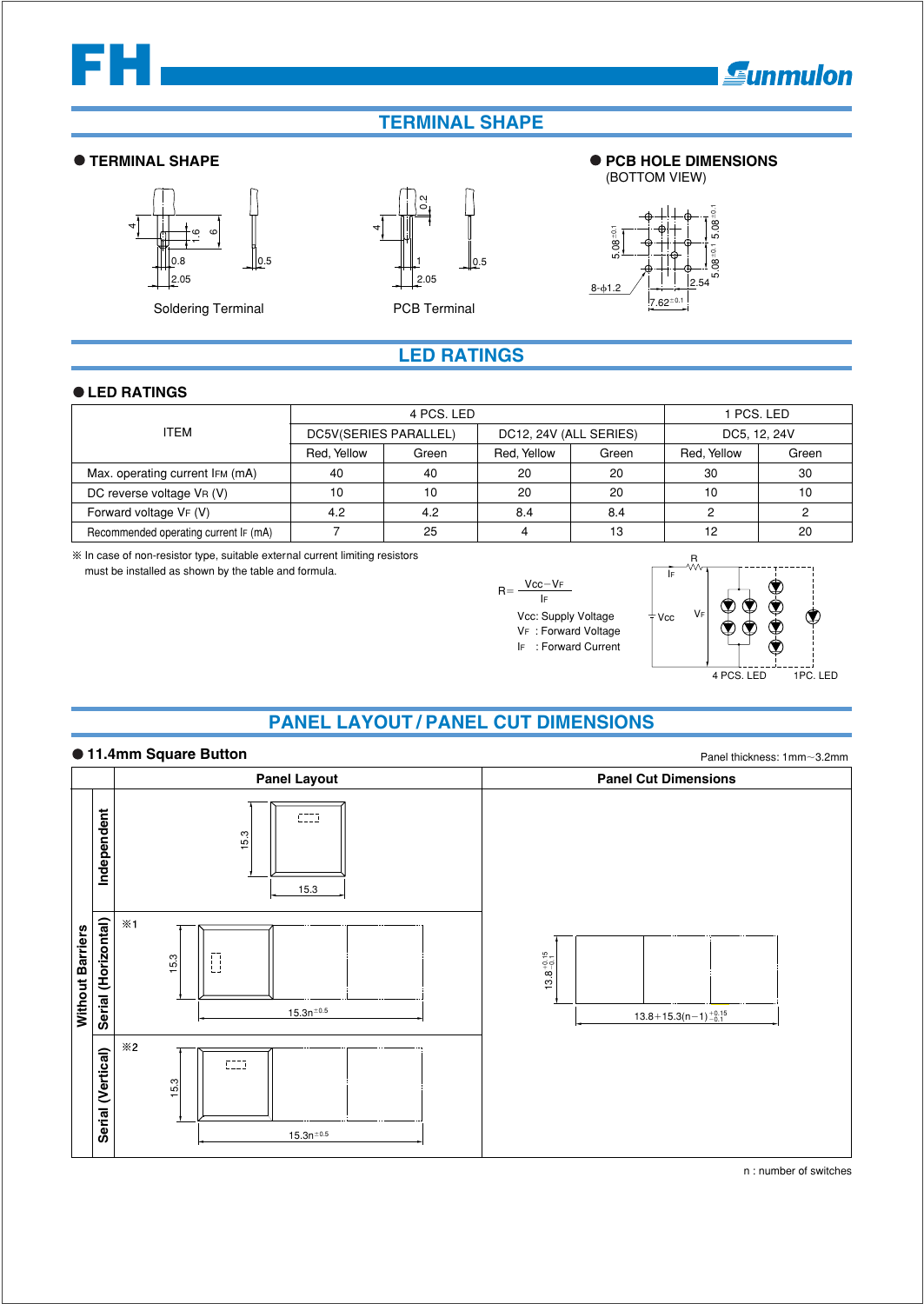## **Eunmulon**



Panel thickness : 1mm~3.2mm

**FH**



### **11.416.4 Rect. Button**

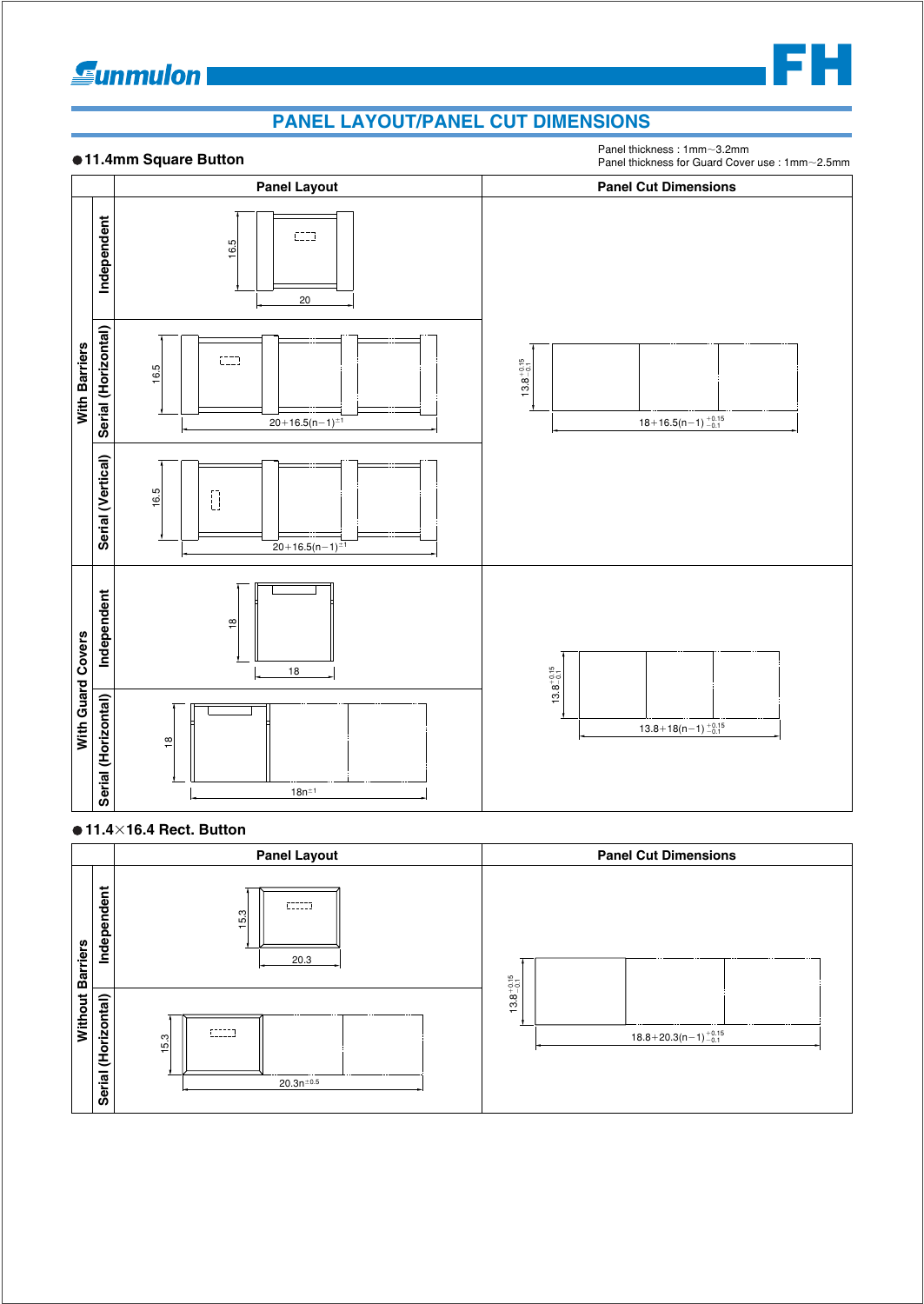

## **Eunmulon**

## **PANEL LAYOUT / PANEL CUT DIMENSIONS**



n : number of switches Panel thickness : 1mm~3.2mm Panel thickness for Guard Cover use : 1mm~2.5mm Tolerance :  $\pm$ 0.4mm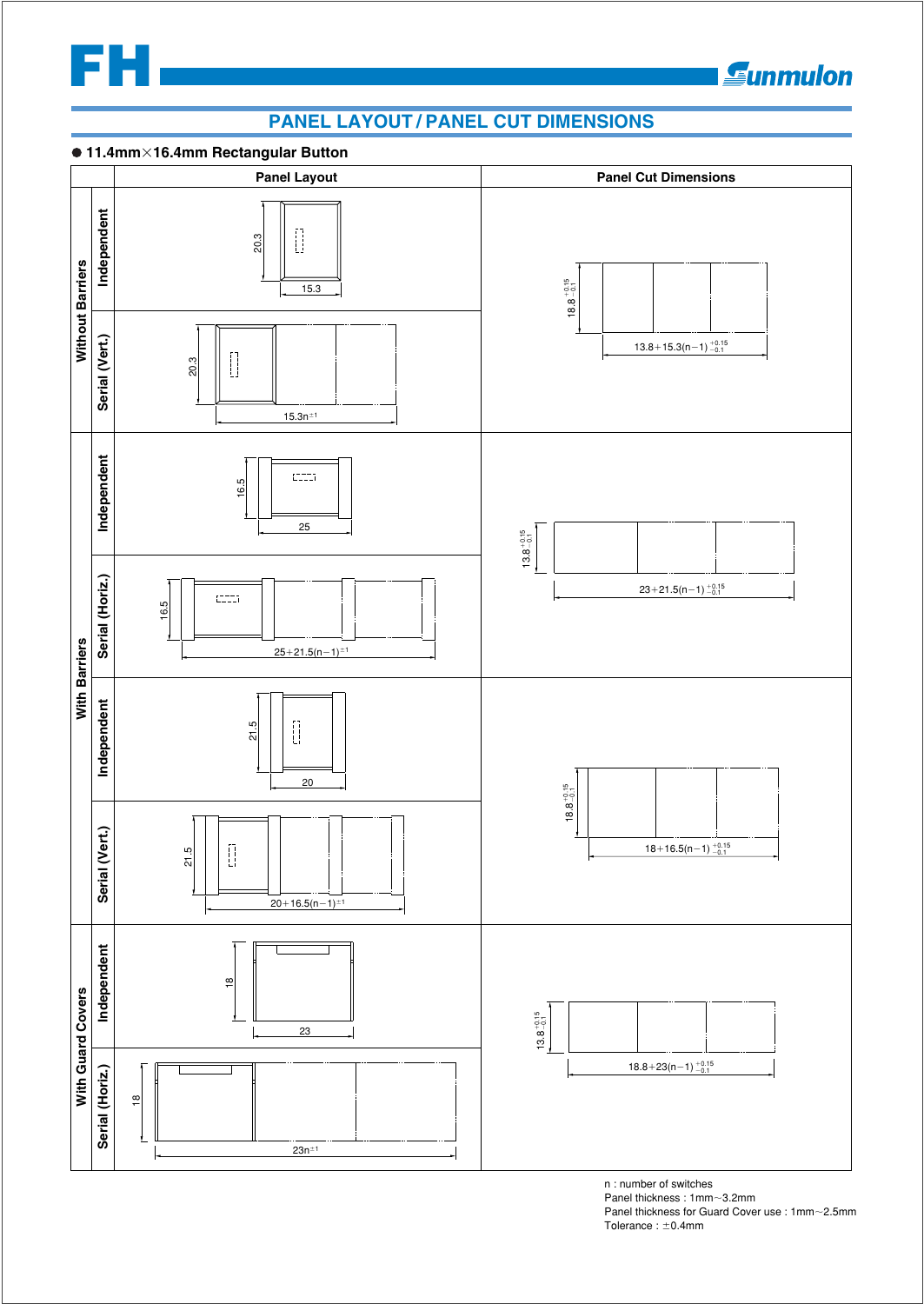## **Gunmulon**





## **ACCESSORIES**

## **BARRIERS**

In case of mounting switches in series, barriers can be used to prevent inadvertent pushing neighbor switches.

 $\bullet$  **Short Barrier** 





Center Side

**Long Barrier (For Rectangular, Longer Side)**



| Gray | FH-592-G | FH-593-G |
|------|----------|----------|
|      |          |          |
|      |          |          |
|      |          |          |
|      |          |          |
|      |          |          |

PART NO. Short Center Barrier | Short Side Barrier

FH-593-K

FH-592-K

Color Black  $|_{\mathsf{Craw}}|$ 

| PART NO. |                     |                   |
|----------|---------------------|-------------------|
| Color    | Long Center Barrier | Long Side Barrier |
| Black    | FH-594-K            | FH-595-K          |
| Grav     | FH-594-G            | FH-595-G          |

## **GUARD COVER**

Guard Cover prevents inadvertent and unintentional operations. (cannot be used with barriers.)



### **11.4mm Square Button 11.416.4mm Rect. Button**



| PART NO. |       |          |
|----------|-------|----------|
| Sa.      | Black | FH-596-K |
|          | Gray  | FH-596-G |
| Rect.    | Black | FH-597-K |
|          | Grav  | FH-597-G |

 $%$  The cover to be opened 90 $^{\circ}$  and stopped.

 $T$ olerance :  $\pm$ 0.4mm

**FH**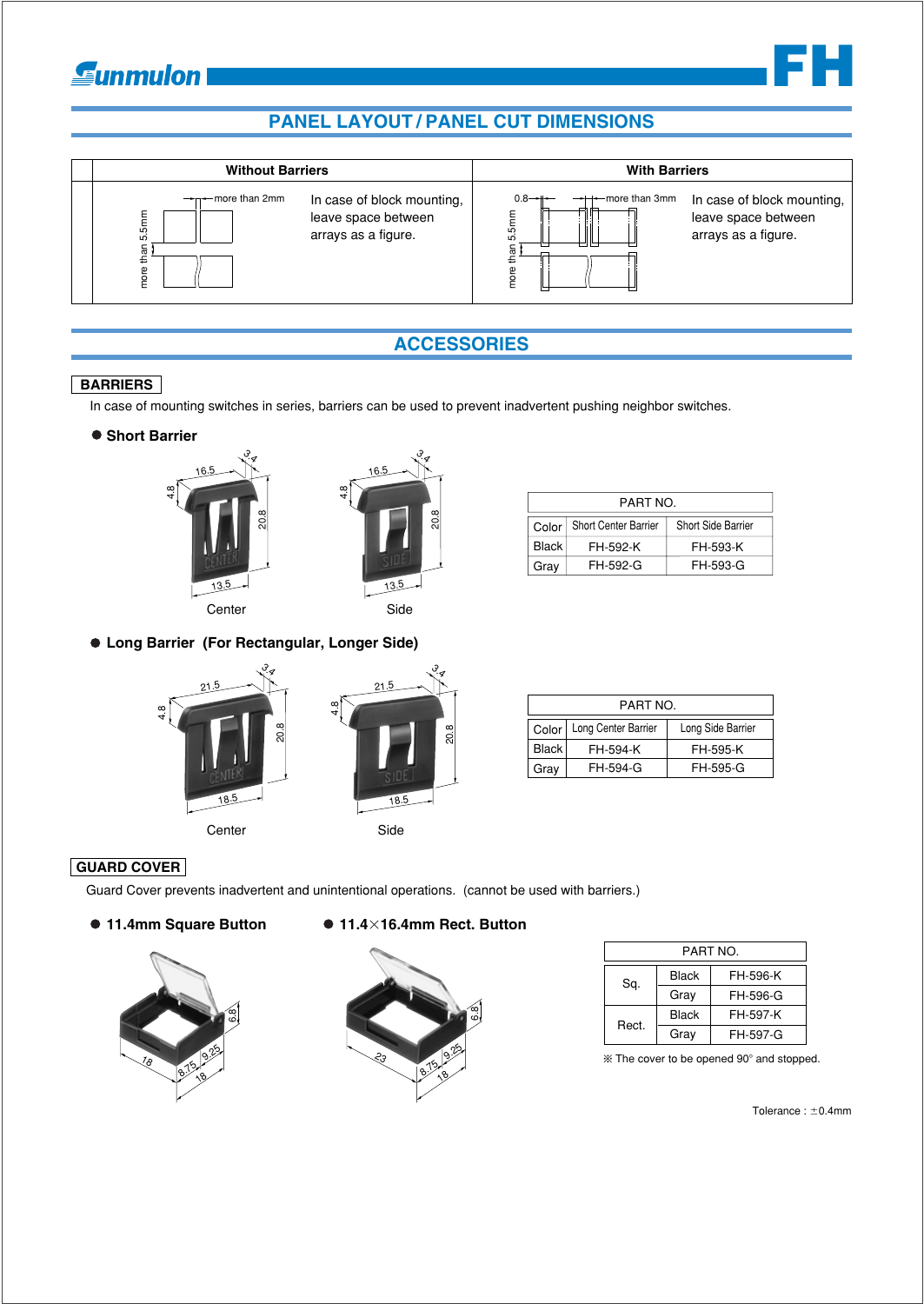

## **ACCESSORIES**

### **Dust-Proof Cover**

**11.4mm Square Button**





**11.416.4mm Rectangular Button** 

| PART NO. |             |  |
|----------|-------------|--|
| Square   | Rectangular |  |
| FH-598   | FH-599      |  |

**Panel Cut Dimensions for Dust-Proof Cover use.**



Panel Thickness : 1~2.5mm

## **SOCKET**

For easy maintenance. (Can be used for both square and rectangular)

### **Soldering Terminal Socket**





Switch Unit Terminal should be Soldering Type for both sockets.

### **PCB Terminal Socket**





| PART NO                          |                            |  |
|----------------------------------|----------------------------|--|
| <b>Soldering Terminal Socket</b> | <b>PCB Terminal Socket</b> |  |
| FH-0735                          | FH-0736                    |  |

Tolerance :  $\pm$ 0.4mm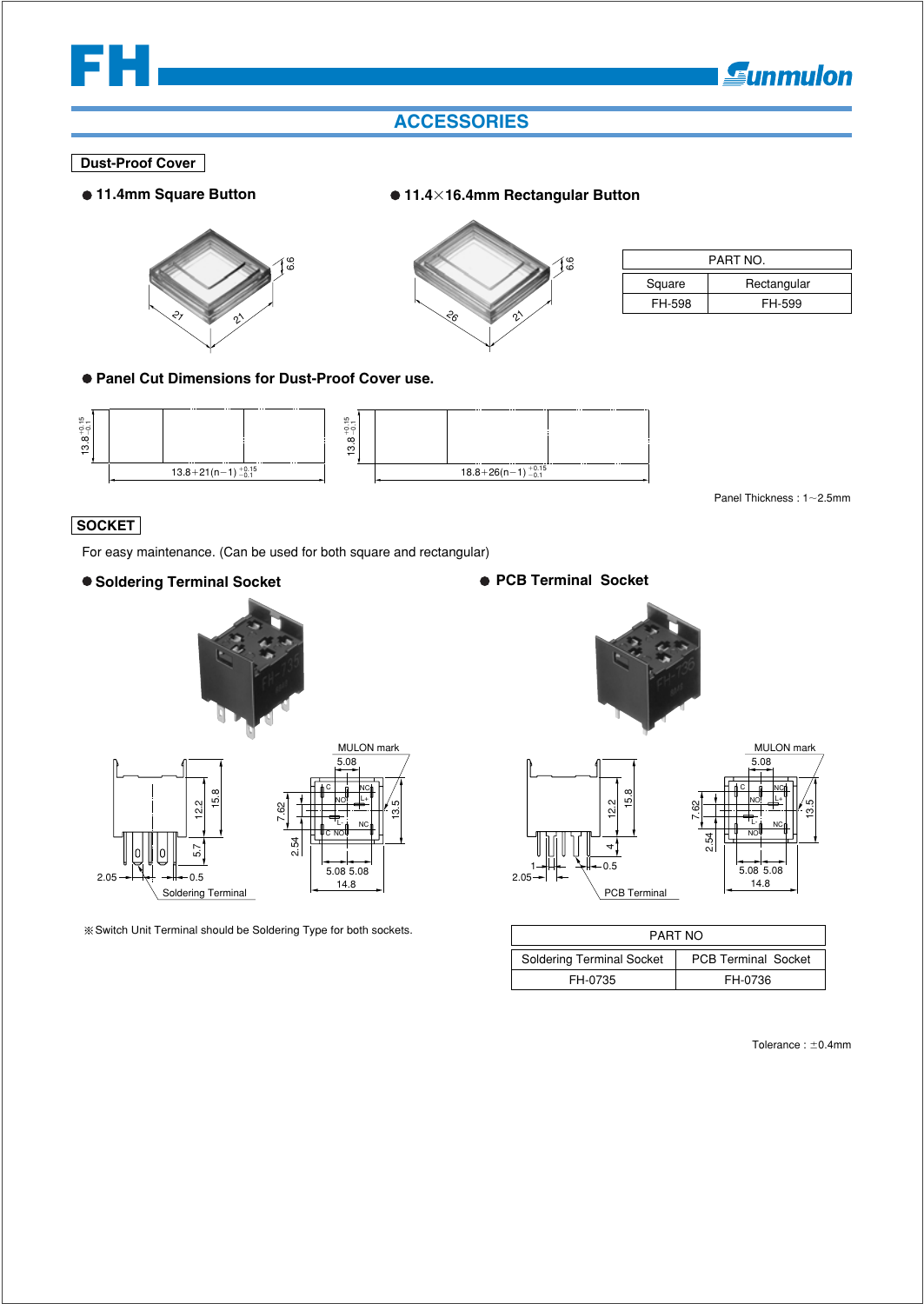